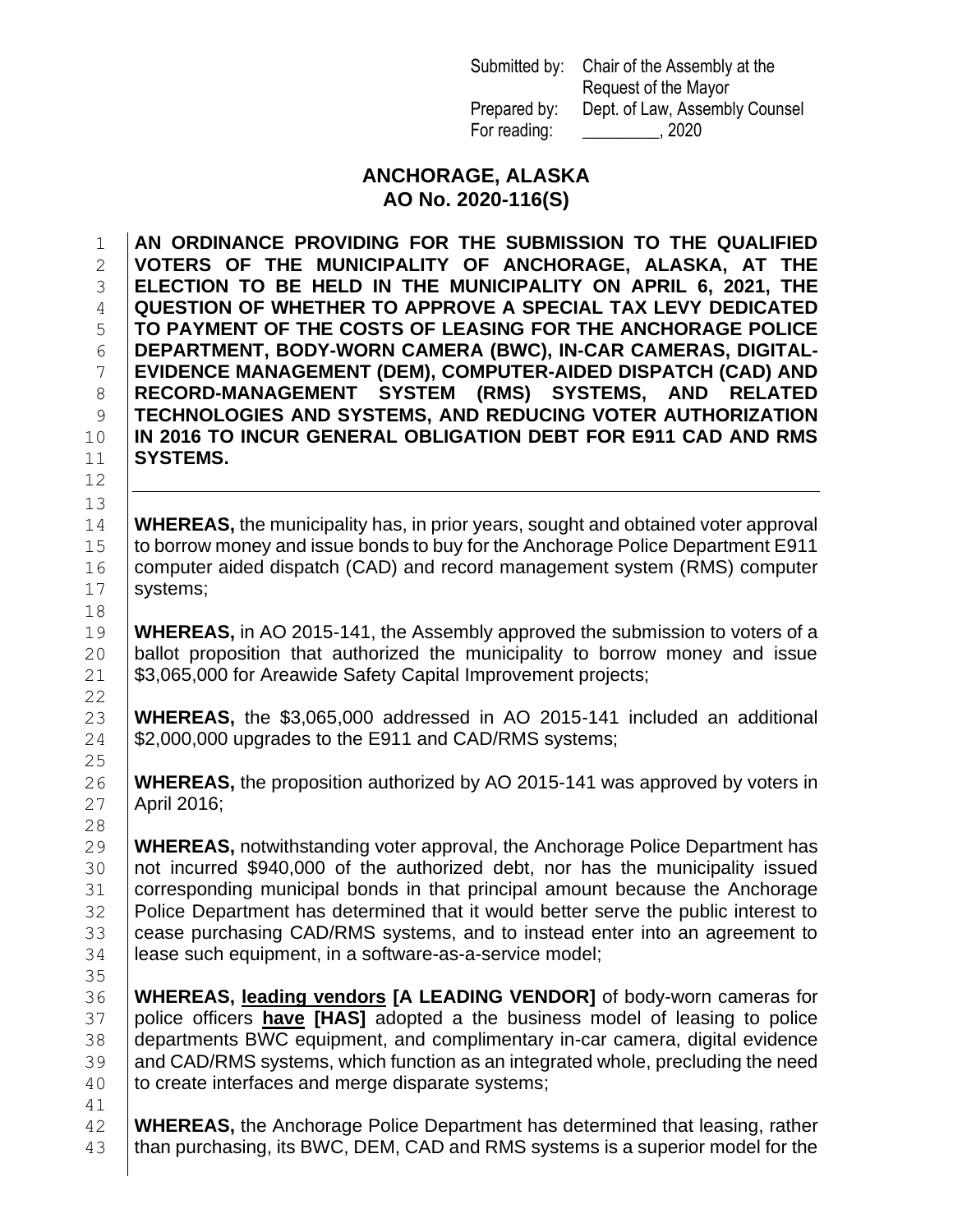AO 2020-116(S) regarding proposition to accommodate leasing of APD body and in-car cameras, DEM, CAD/RMS and related technologies and systems, and reduce voter-approved indebtedness Page 2 of 4

municipality, offering greater long-term utility;

 **WHEREAS,** if voters approve the proposition proposed by this ordinance, the need to bond for CAD/RMS systems would likely be eliminated for the foreseeable future;

 **WHEREAS**, if voters approve the proposition proposed by this ordinance, certain 7 debt authorized by voters in 2015 and 2016 for CAD / RMS systems would no longer be necessary, and voter approval to incur such debt would be reduced; now, 9 therefore,

## **THE ANCHORAGE ASSEMBLY ORDAINS:**

 **Section 1.** Ballot Proposition. The Assembly hereby submits to the qualified voters of the Municipality, at the regular municipal election to be held on April 6, 2021, the proposition of whether or not the Municipality should levy **not to exceed** \$1,840,000 16 as a special tax, as described in Anchorage Municipal Charter section  $14.03(b)(3)$ , dedicated to pay the costs of **[RENTING OR]** leasing **[BODY-WORN CAMERA (BWC), IN-CAR CAMERAS, DIGITAL-EVIDENCE MANAGEMENT (DEM),]** computer-aided dispatch (CAD)**, [AND]** record-management system (RMS)**, and digital-evidence management** systems, **in-car and body-worn cameras,** and 21 | related technology and services.

23 The Clerk shall prepare the ballot proposition to be submitted to the voters as provided by this ordinance and the Municipal Code and shall perform all 25 necessary steps in accordance with law to place this proposition before the voters at the regular election. The proposition must receive an areawide majority vote of those in the Municipality voting on the question to be approved. The proposition shall be substantially in the following form:

**PROPOSITION NO.** 

 AREAWIDE ANCHORAGE POLICE DEPARTMENT **INFORMATION TECHNOLOGY [BODY-WORN AND IN-CAR CAMERAS, DIGITAL-EVIDENCE MANAGEMENT, COMPUTER-AIDED DISPATCH, AND RECORD-MANAGEMENT]** SYSTEMS

36 | SPECIAL LEVY AND REDUCTION OF VOTER-APPROVED INDEBTEDNESS

 For the purpose of acquiring for the Anchorage Police Department **[BODY-WORN AND IN-CAR CAMERAS, DIGITAL-EVIDENCE MANAGEMENT,]** computer- aided dispatch (CAD) **[AND]** record-management (RMS)**, and digital-evidence management** systems, **in-car and body-worn cameras,** and related **technologies and services, as provided in AO 2020-**, 45 | Shall Anchorage annually levy a special tax in the **amount of not to exceed** \$1,840,000, dedicated solely 47 | to those purposes, and reduce voter authorization approved by ordinance 2015-141 as Proposition 3 in 2016 for general obligation debt in the amount of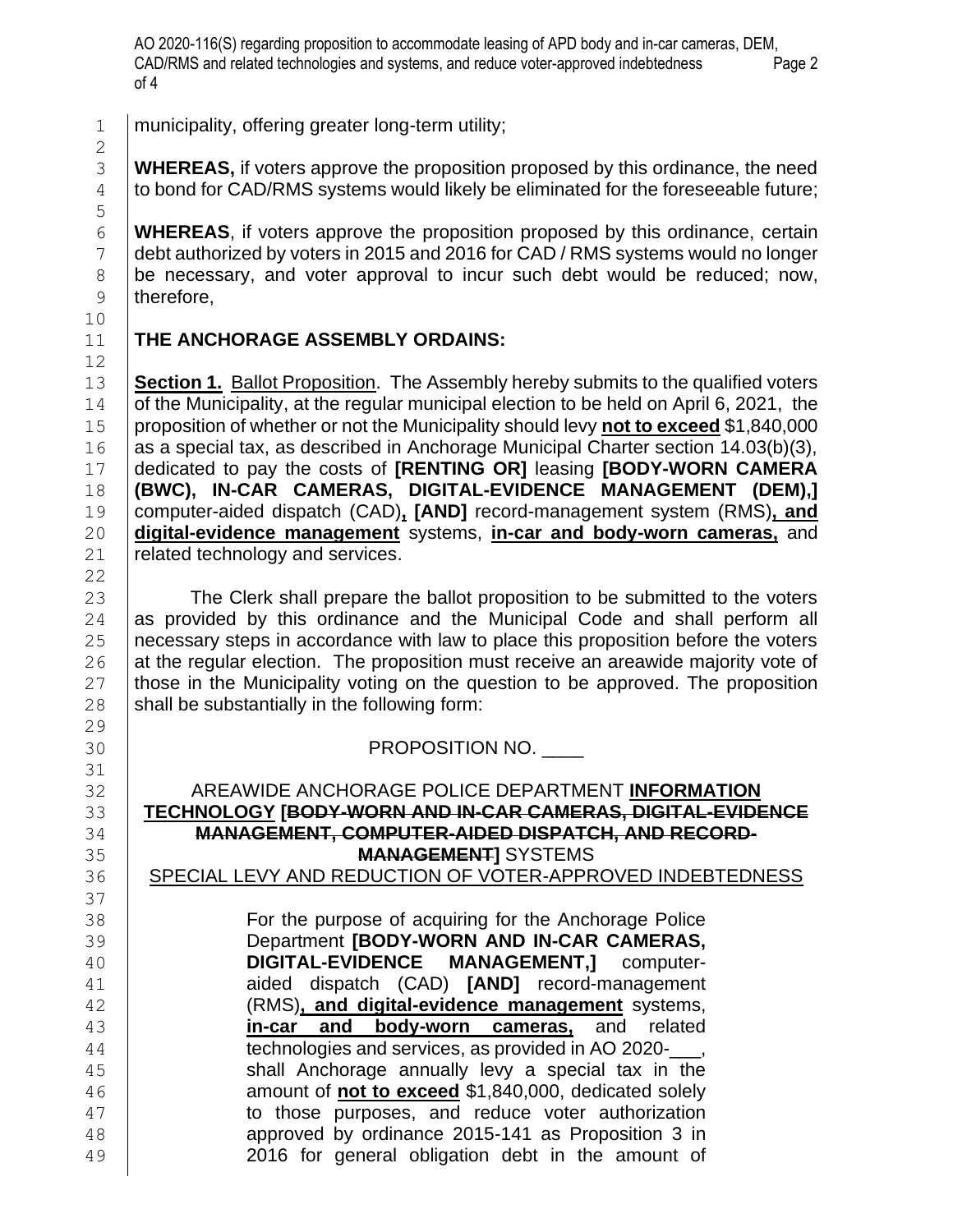| 1<br>$\mathbf 2$                                        | \$940,000 to purchase CAD and RMS systems?                                                                                                                                                                                                                                                                                                                                                                                                                 |                          |                |  |  |  |  |
|---------------------------------------------------------|------------------------------------------------------------------------------------------------------------------------------------------------------------------------------------------------------------------------------------------------------------------------------------------------------------------------------------------------------------------------------------------------------------------------------------------------------------|--------------------------|----------------|--|--|--|--|
| 3<br>4<br>5<br>6<br>7<br>$\,8\,$<br>9<br>10<br>11<br>12 | Voter approval of this proposition authorizes for each<br>\$100,000 of assessed taxable property value (based on<br>the estimated 2021 [2020] areawide assessed valuation<br>in Anchorage) an annual increase in the municipal tax<br>cap (Charter 14.03(b)(3)) [TAXES] of not to exceed<br>approximately \$5.32 to pay for annual leasing.<br>operations and maintenance costs related to the<br>acquisition of the equipment for APD described<br>above. |                          |                |  |  |  |  |
| 13<br>14<br>15                                          | The tax shall be from real and personal property taxes<br>levied and collected areawide within Anchorage.                                                                                                                                                                                                                                                                                                                                                  |                          |                |  |  |  |  |
| 16                                                      | <b>YES</b><br><b>NO</b>                                                                                                                                                                                                                                                                                                                                                                                                                                    |                          |                |  |  |  |  |
| 17<br>18<br>19<br>20<br>21<br>22                        | <b>Section 2.</b> Contingent reduction of authorized indebtedness. If and only if the<br>proposition set out in section 1 of this ordinance is approved by a majority of the<br>qualified voters voting on the proposition at the regular election held on April 6, 2021,<br>then:                                                                                                                                                                         |                          |                |  |  |  |  |
| 23<br>24<br>25<br>26                                    | Reduction of 2016 authorization by \$940,000. AO 2015-141 is hereby<br>Α.<br>amended to revise all references to "\$3,065,000" to read "\$2,125,000," and to revise<br>Exhibit A to AM 790-2015 to read as follows:                                                                                                                                                                                                                                        |                          |                |  |  |  |  |
|                                                         | <b>EXHIBIT A</b>                                                                                                                                                                                                                                                                                                                                                                                                                                           |                          |                |  |  |  |  |
|                                                         | <b>Areawide Safety Capital Improvements</b><br>2016 Bond Project List                                                                                                                                                                                                                                                                                                                                                                                      |                          |                |  |  |  |  |
|                                                         | (000)'s                                                                                                                                                                                                                                                                                                                                                                                                                                                    |                          |                |  |  |  |  |
|                                                         | Project<br>E911 Upgrade                                                                                                                                                                                                                                                                                                                                                                                                                                    | <b>Amount</b><br>\$2,000 | <b>O&amp;M</b> |  |  |  |  |
|                                                         |                                                                                                                                                                                                                                                                                                                                                                                                                                                            | \$1,060                  |                |  |  |  |  |
|                                                         | Ambulance Replacements<br>Lifepack 12 cardiac monitors                                                                                                                                                                                                                                                                                                                                                                                                     | 900<br>165               |                |  |  |  |  |
|                                                         | <b>Total</b>                                                                                                                                                                                                                                                                                                                                                                                                                                               | \$3,065<br>\$2,125       |                |  |  |  |  |
| 27<br>28<br>29<br>30                                    | Section 3. Effective Dates. This ordinance shall be effective immediately upon<br>passage and approval by the Assembly.                                                                                                                                                                                                                                                                                                                                    |                          |                |  |  |  |  |
| 31<br>32<br>33<br>34<br>35                              | PASSED AND APPROVED by the Anchorage Assembly this ________                                                                                                                                                                                                                                                                                                                                                                                                |                          | day            |  |  |  |  |